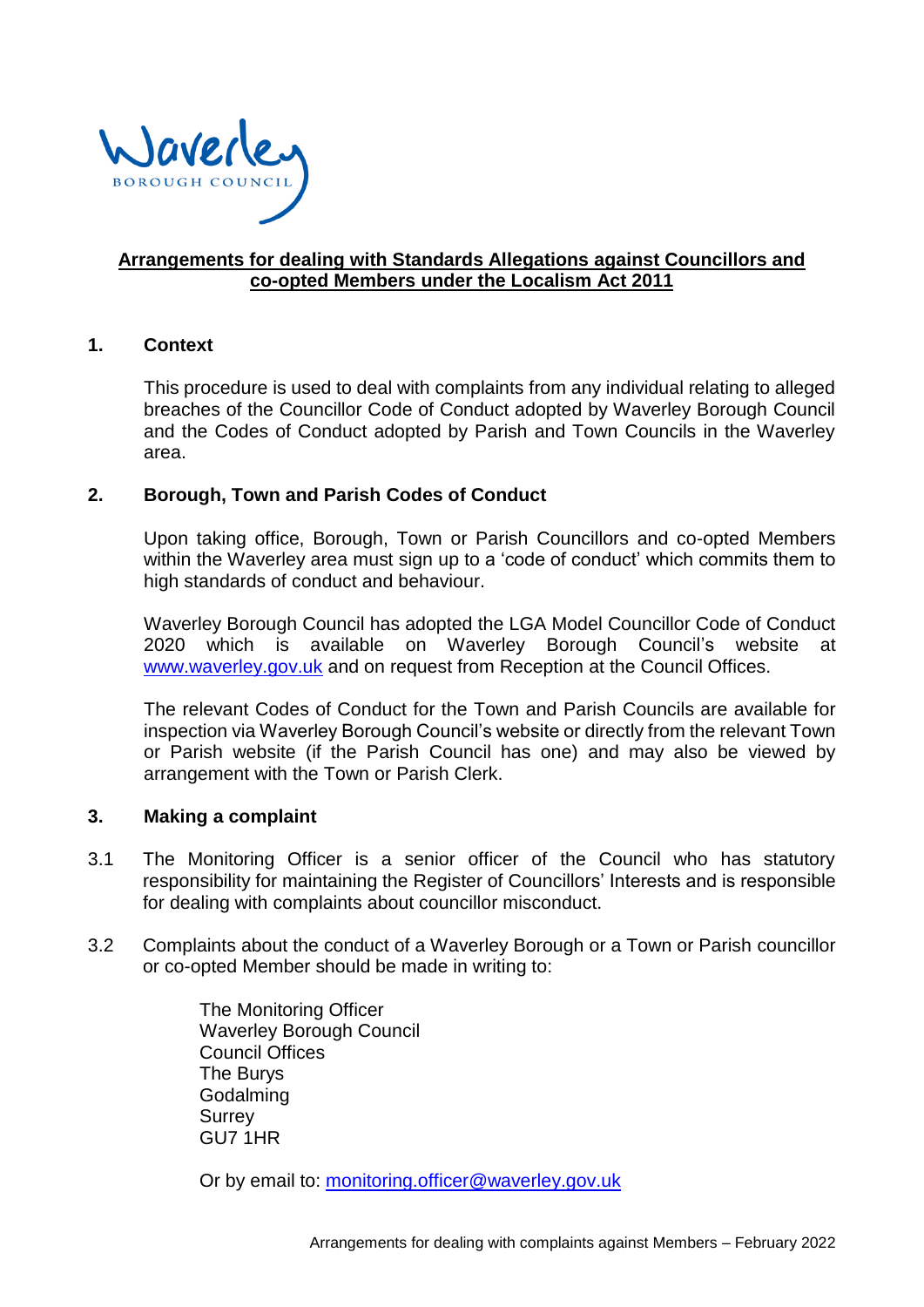- 3.3 Complaints should include the name and contact details of the complainant to enable the complaint to be acknowledged, and status updates provided. The Monitoring Officer or an officer acting on their behalf will acknowledge receipt of the complaint within five working days of receiving it.
- 3.4 Where a complaint concerns an issue between two Waverley Borough Councillors, the Monitoring Officer will initially refer the matter to the appropriate Group Leader(s) to resolve amongst themselves, if possible. Every effort should be made to resolve the matter within 28 days and if this is not possible the matter may be referred back to the Monitoring Officer
- 3.5 Where complaints are made about a Town or Parish Councillor or co-opted Member, the Monitoring Officer will advise the Town or Parish Clerk of the details of the complaint and will consult them, in confidence, over how the complaint is handled. This may include referring the matter to the Clerk in the first instance to seek to resolve the matter informally if this is considered a suitable and appropriate approach to take and if the Clerk agrees to take this approach.
- 3.6 Where the Monitoring Officer considers that they should not perform any or all of the Monitoring Officer functions under these arrangements owing to an actual or potential conflict of interest, the Monitoring Officer will instruct a Deputy Monitoring Officer or other suitably qualified and experienced officer to act in their place.
- 3.7 In the event that the councillor or co-opted member being complained about resigns their position before the conclusion of the Monitoring Officer's enquiries, the Monitoring Officer will normally cease their enquiries. The Monitoring Officer must consult with the Independent Person before making a decision to continue their enquiries in the public interest.

# **4. Executive summary of arrangements**

# **A note on the role of the Independent Person**

- At any stage, the Monitoring Officer MAY choose to consult the designated 'Independent Person' and MUST do so before:
	- o Deciding to commission a formal investigation into a complaint;
	- o Accepting an anonymous complaint;
	- o Agreeing to withhold a complainant's identity.
- The Independent Person has a valuable role to play in this process and the Monitoring Officer will reflect carefully on any view they give before making their own decisions during the process.
- Please see section 11 of these arrangements for more information about the Independent Person and their role in the process.

| <b>Step</b> | What                                         | <b>Possible outcomes</b> | <b>Timescales</b> |
|-------------|----------------------------------------------|--------------------------|-------------------|
|             | Submission and acknowledgement of            |                          | 5 working         |
|             | your complaint                               |                          | days              |
|             | A complaint is submitted in writing by email |                          |                   |
|             | or letter and Waverley will acknowledge      |                          |                   |
|             | receipt of it within 5 working days.         |                          |                   |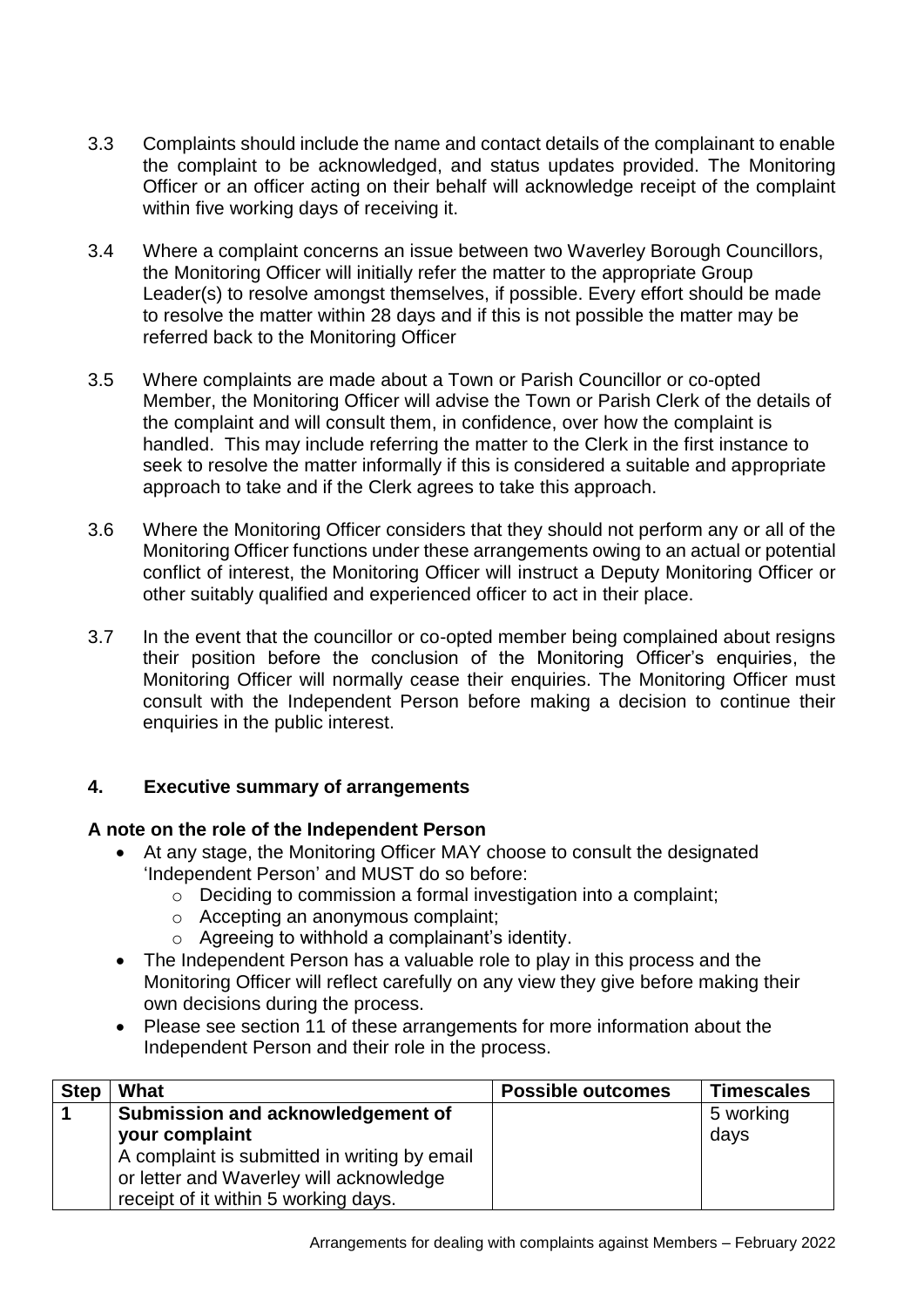| $\boldsymbol{2}$ | Can this complaint be considered under<br>these arrangements?<br>If the complaint is about an alleged breach<br>by a councillor or co-opted Member in the<br>Waverley area it will probably be dealt with<br>under these arrangements. There are<br>various reasons why it may not be possible<br>to consider a complaint under these<br>arrangements. In some cases, a complaint<br>may be dealt with under the corporate<br>complaints procedure instead.                                                                                                                                                                                                                                                            | If the complaint cannot<br>be considered under<br>these arrangements,<br>the process ends here.                                                                                                                                                                                    | 5 working<br>days                                               |
|------------------|------------------------------------------------------------------------------------------------------------------------------------------------------------------------------------------------------------------------------------------------------------------------------------------------------------------------------------------------------------------------------------------------------------------------------------------------------------------------------------------------------------------------------------------------------------------------------------------------------------------------------------------------------------------------------------------------------------------------|------------------------------------------------------------------------------------------------------------------------------------------------------------------------------------------------------------------------------------------------------------------------------------|-----------------------------------------------------------------|
| 3                | As a matter of fairness and natural<br>justice, the councillor being complained<br>about will usually be told who the<br>complainant is and will also receive<br>details of the complaint. However, in<br>exceptional circumstances, it may be<br>appropriate to withhold the complainant's<br>identity for some of all or steps of the<br>process. Requests for a complainant's<br>identity to be withheld will be considered by<br>the Monitoring Officer on a case-by-case<br>basis against the criteria set out within these<br>arrangements. The Monitoring Officer will<br>always consult the Independent Person<br>before deciding to accept an anonymous<br>complaint or withhold a complainant's<br>identity. |                                                                                                                                                                                                                                                                                    | 15 working<br>days (only<br>where<br>anonymity is<br>requested) |
| 4                | Initial review of complaint by Monitoring<br>Officer.<br>This is likely to involve reading any relevant<br>correspondence and documentation<br>including the complaint and may involve an<br>initial informal discussion between the<br>Monitoring Officer and the councillor who is<br>being complained about.                                                                                                                                                                                                                                                                                                                                                                                                        | The MO may decide at<br>this point that there is<br>no case for the<br>councillor to answer. If<br>so, the MO will write to<br>the complainant<br>confirming his or her<br>judgement and<br>explaining the reasons<br>for it. Where this is the<br>case, the process<br>ends here. |                                                                 |
| 4                | The Monitoring Officer will consider                                                                                                                                                                                                                                                                                                                                                                                                                                                                                                                                                                                                                                                                                   | If no investigation is                                                                                                                                                                                                                                                             |                                                                 |
|                  | whether they can appropriately and<br>satisfactorily deal with the complaint                                                                                                                                                                                                                                                                                                                                                                                                                                                                                                                                                                                                                                           | needed, the MO will<br>write to the                                                                                                                                                                                                                                                |                                                                 |
|                  | without an investigation.                                                                                                                                                                                                                                                                                                                                                                                                                                                                                                                                                                                                                                                                                              | complainant confirming                                                                                                                                                                                                                                                             |                                                                 |
|                  | Many matters can be appropriately and                                                                                                                                                                                                                                                                                                                                                                                                                                                                                                                                                                                                                                                                                  | their judgement and                                                                                                                                                                                                                                                                |                                                                 |
|                  | satisfactorily dealt with without the need for                                                                                                                                                                                                                                                                                                                                                                                                                                                                                                                                                                                                                                                                         | any action taken to                                                                                                                                                                                                                                                                |                                                                 |
|                  | an investigation, for example by the                                                                                                                                                                                                                                                                                                                                                                                                                                                                                                                                                                                                                                                                                   | resolve the matter and                                                                                                                                                                                                                                                             |                                                                 |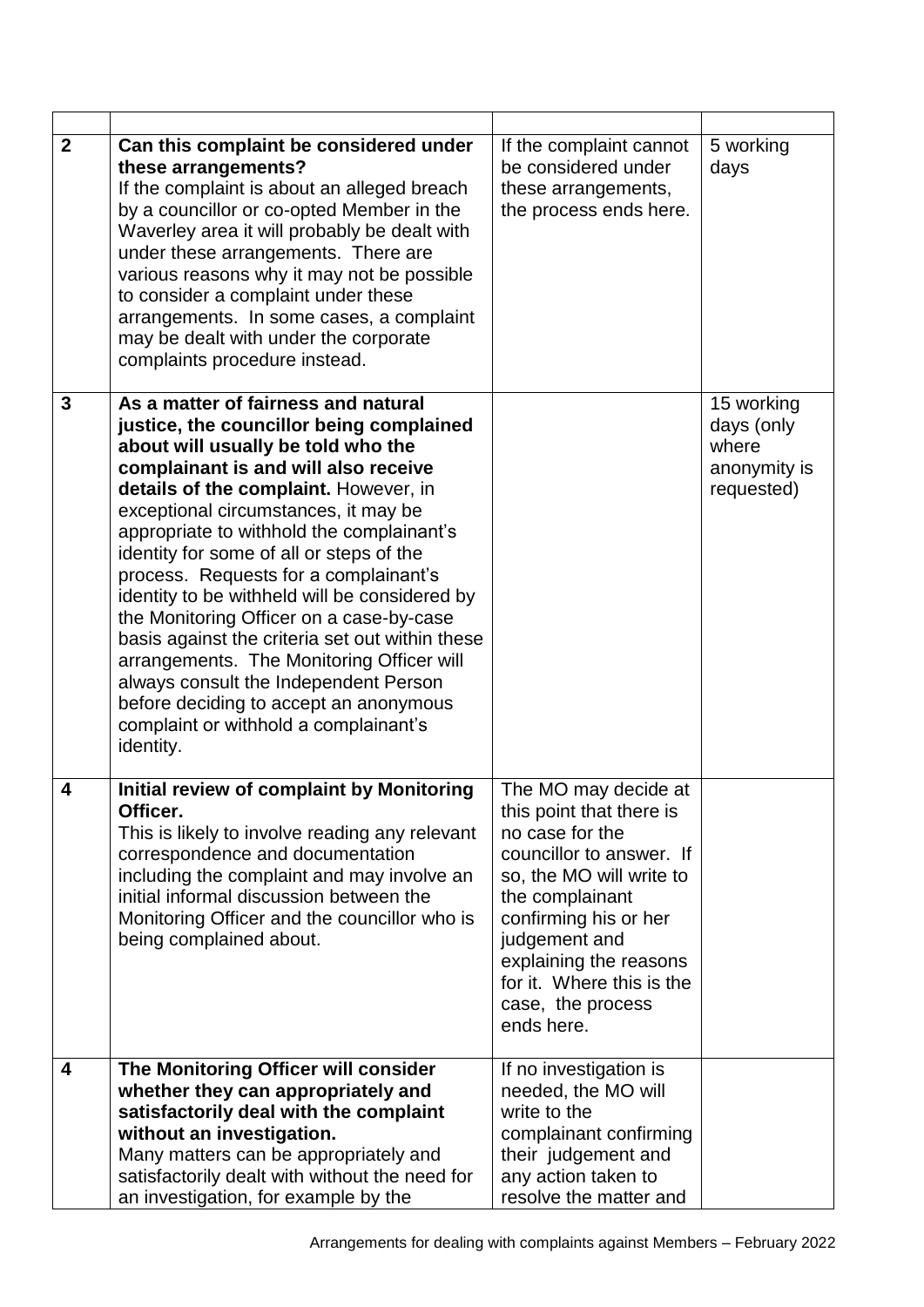|   | Monitoring Officer issuing written or verbal<br>advice to others.                                                                                                                                                                                                                                                                                                                                                                                                                                                                                                                              | explaining the reasons<br>for it. Where this is the<br>case, the process ends<br>here.<br>Exceptionally, at the<br>end of this stage the<br>Monitoring Officer,<br>after consulting the<br>Independent Person,<br>may conclude there is<br>no realistic prospect of<br>resolving the matter<br>informally and<br>commission an<br>external formal<br>investigation (step 7)                                                                                                                |                                                                                                                                                                                                                                                                                                      |
|---|------------------------------------------------------------------------------------------------------------------------------------------------------------------------------------------------------------------------------------------------------------------------------------------------------------------------------------------------------------------------------------------------------------------------------------------------------------------------------------------------------------------------------------------------------------------------------------------------|--------------------------------------------------------------------------------------------------------------------------------------------------------------------------------------------------------------------------------------------------------------------------------------------------------------------------------------------------------------------------------------------------------------------------------------------------------------------------------------------|------------------------------------------------------------------------------------------------------------------------------------------------------------------------------------------------------------------------------------------------------------------------------------------------------|
| 5 | Informal investigation if necessary and<br>appropriate<br>If an investigation is necessary then<br>wherever possible and appropriate the<br>Monitoring Officer will try to do this on an<br>informal basis. This is likely to involve<br>talking to the parties involved to establish<br>what has happened. The Monitoring Officer<br>will try to establish if there is any evidence<br>of a breach of the code.                                                                                                                                                                               | At the end of this stage<br>the MO may write to<br>the complainant and<br>the councillor being<br>complained about<br>explaining why they<br>judge there to be no<br>evidence of a breach<br>of the code. If so, the<br>process ends here.                                                                                                                                                                                                                                                 |                                                                                                                                                                                                                                                                                                      |
| 6 | <b>Consideration of informal investigation</b><br>findings<br>If, having informally investigated the<br>complaint, the Monitoring Officer concludes<br>there appears to be evidence of a breach of<br>the code by the councillor (or is unable to<br>conclude with certainty whether or not there<br>has been), they will either:<br>(i)<br>Seek to resolve the matter on an<br>informal basis. This could<br>include, for example, writing to<br>the councillor concerned and/or<br>their Group Leader with his or her<br>findings and providing advice<br>about future conduct.<br><b>OR</b> | At the end of this stage<br>the MO may write to<br>the complainant and<br>the councillor being<br>complained about<br>explaining their<br>findings and explaining<br>what action has been<br>taken to resolve the<br>complaint on an<br>informal basis. Where<br>that is the case, the<br>process ends here.<br>Alternatively the<br><b>Monitoring Officer may</b><br>conclude, after<br>consulting with the IP,<br>that there should be a<br>formal investigation<br>(please see step 7). | Where an<br>informal<br>approach is<br>taken, the<br>Monitoring<br>Officer will<br>aim to<br>resolve and<br>close the<br>complaint<br>within 30<br>working days<br>of confirming<br>the complaint<br>can be<br>considered<br>under these<br>arrangements<br>(or making a<br>decision on<br>anonymity |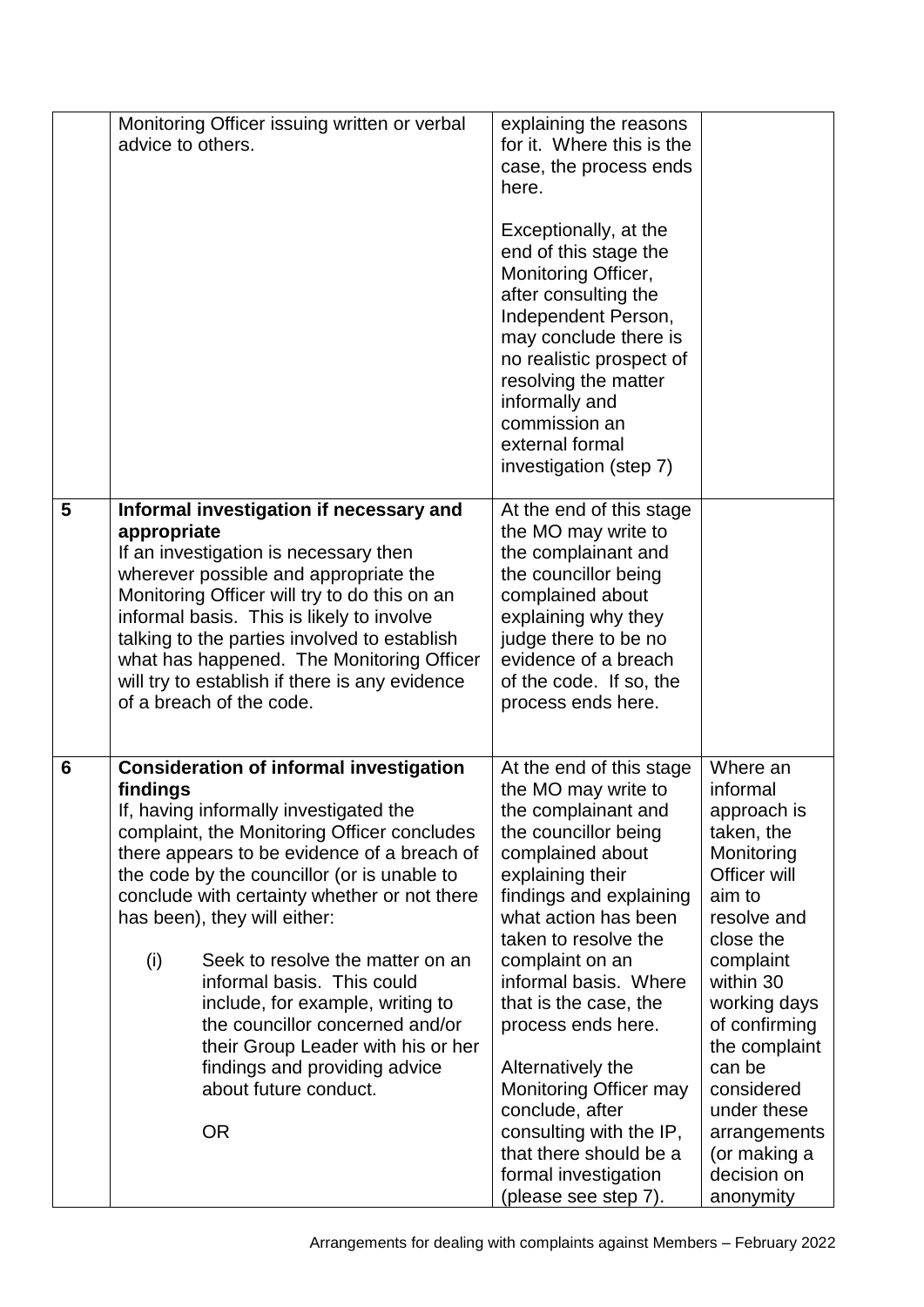|                | (ii)<br>Commission an external<br>investigator to investigate the<br>complaint on a formal basis.<br>Please note that where there is evidence of<br>a breach of the code, the vast majority of<br>cases can be dealt satisfactorily on an<br>informal basis.<br>The Monitoring Officer will always consult<br>the Independent Person before deciding to<br>commission a formal investigation and may<br>consult them at any other time.                                                                                                                                                                                                                                                                                                                                                                                                                                                                                                  |                                                                                                                                                                                                                                                                                                                                                                                                                                                                                     | where this is<br>requested).                                         |
|----------------|------------------------------------------------------------------------------------------------------------------------------------------------------------------------------------------------------------------------------------------------------------------------------------------------------------------------------------------------------------------------------------------------------------------------------------------------------------------------------------------------------------------------------------------------------------------------------------------------------------------------------------------------------------------------------------------------------------------------------------------------------------------------------------------------------------------------------------------------------------------------------------------------------------------------------------------|-------------------------------------------------------------------------------------------------------------------------------------------------------------------------------------------------------------------------------------------------------------------------------------------------------------------------------------------------------------------------------------------------------------------------------------------------------------------------------------|----------------------------------------------------------------------|
| $\overline{7}$ | <b>Formal investigation</b><br>If the Monitoring Officer decides that a<br>complaint merits formal investigation, they<br>will appoint an Investigating Officer who<br>may be an officer of another authority or an<br>external investigator. The investigator will<br>review all documentation (which may<br>include online material or recordings of<br>public meetings) and may (or may not)<br>interview the complainant, the councillor<br>being complained about or any other<br>individual.<br>The investigator will share drafts of their<br>report with both the complainant and the<br>councillor being complained about and<br>provide both with the opportunity to<br>comment before submitting their final draft<br>to the Monitoring Officer.<br>At the formal investigation stage, the<br>councillor complained about has a right to<br>also consult the Independent Person. The<br>complainant does not have this right. | At the end of this<br>stage, the Monitoring<br>Officer may conclude,<br>on the basis of the<br>formal investigation<br>report submitted, that<br>there is no evidence of<br>a breach of the code.<br>In which case, the<br>process ends here.<br>Alternatively, the<br>Monitoring Officer may<br>conclude, on the basis<br>of the formal<br>investigation report<br>submitted, that there is<br>evidence of a breach<br>of the code. In which<br>case, the matter will<br>progress. | <b>Timescales</b><br>will depend<br>on the<br>specific<br>situation. |
| 8              | <b>Local Resolution?</b><br>The Monitoring Officer may consider that<br>the matter can reasonably be resolved<br>without the need for a hearing. In such a<br>case, they will consult with the Independent<br>Person and with the complainant and seek<br>to agree what they consider to be a fair<br>resolution which also helps to ensure higher<br>standards of conduct for the future.                                                                                                                                                                                                                                                                                                                                                                                                                                                                                                                                               | This step may be<br>skipped if the<br><b>Monitoring Officer</b><br>judges there is no<br>prospect of a local<br>resolution.<br>Alternatively, this may<br>be the last stage of the<br>process if the matter<br>can satisfactorily be<br>resolved in this way.                                                                                                                                                                                                                       |                                                                      |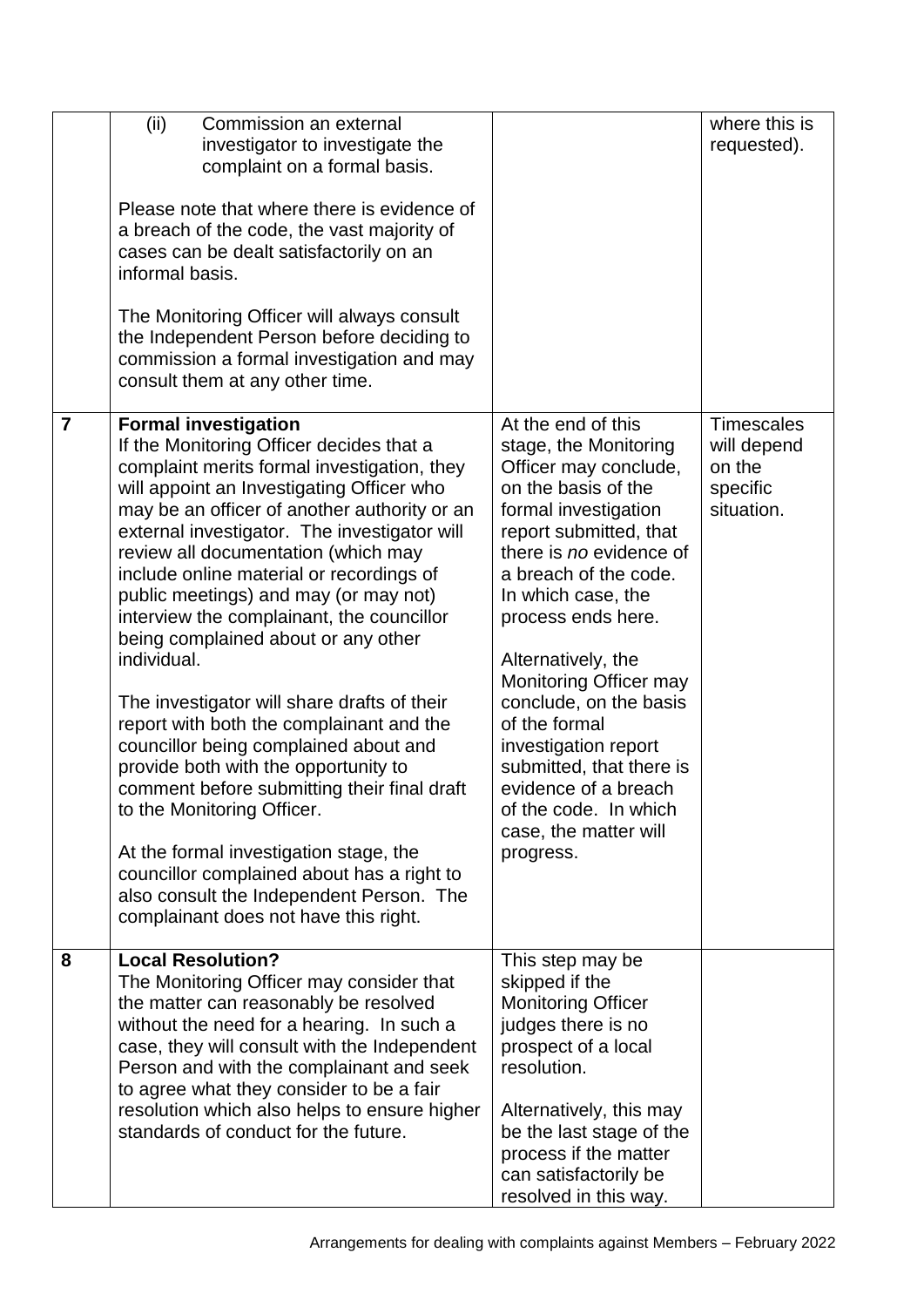| 9 | <b>Panel Hearing?</b><br>If the Monitoring Officer considers that local<br>resolution is not appropriate, or<br>the<br>complainant is not satisfied by the proposed<br>resolution, or the councillor concerned is not<br>prepared to undertake any proposed<br>remedial action, such as giving an apology,<br>then the Monitoring Officer will report the<br>Investigating Officer's report to a Hearings<br>Panel of three Councillors drawn from the<br>Group appointed by the Council, which will<br>conduct a local hearing before deciding<br>whether the councillor has failed to comply<br>with the Code of Conduct and, if so, whether<br>to take any action in respect of the councillor.<br>Meetings of the Hearings Panel will be held<br>in public unless the Monitoring Officer agrees<br>there are exceptional circumstances that<br>prevent this. Papers may be withheld from<br>the public if there is a reason to do so.<br>In the case of a complaint involving a Town | At the end of this<br>stage, the Hearings<br>Panel may conclude<br>that the councillor did<br>not breach their code<br>of conduct.<br>Alternatively, the<br><b>Hearings Panel may</b><br>conclude that the<br>councillor did breach<br>their code of conduct.<br>Where this is the case,<br>the panel will decide<br>what action, if any<br>should be taken. |  |
|---|------------------------------------------------------------------------------------------------------------------------------------------------------------------------------------------------------------------------------------------------------------------------------------------------------------------------------------------------------------------------------------------------------------------------------------------------------------------------------------------------------------------------------------------------------------------------------------------------------------------------------------------------------------------------------------------------------------------------------------------------------------------------------------------------------------------------------------------------------------------------------------------------------------------------------------------------------------------------------------------|--------------------------------------------------------------------------------------------------------------------------------------------------------------------------------------------------------------------------------------------------------------------------------------------------------------------------------------------------------------|--|
|   | or Parish Councillor, as well as the three<br>Councillors, there will be a Town or Parish<br>Councillor attending as a<br>non-voting<br>Councillor.                                                                                                                                                                                                                                                                                                                                                                                                                                                                                                                                                                                                                                                                                                                                                                                                                                      |                                                                                                                                                                                                                                                                                                                                                              |  |
|   | If the Hearings Panel concludes that the<br>councillor did fail to comply with the Code of<br>Conduct, the Chairman will inform the<br>councillor of this finding and the Hearings<br>Panel will then consider what action, if any,<br>the Hearings Panel should take as a result of<br>the councillor's failure to comply with the<br>Code of Conduct.                                                                                                                                                                                                                                                                                                                                                                                                                                                                                                                                                                                                                                  |                                                                                                                                                                                                                                                                                                                                                              |  |
|   | Section 8 of these arrangements sets out<br>what action can be taken as a result of the<br>Hearings Panel's conclusions.                                                                                                                                                                                                                                                                                                                                                                                                                                                                                                                                                                                                                                                                                                                                                                                                                                                                 |                                                                                                                                                                                                                                                                                                                                                              |  |
|   | The Hearings Panel has no power to<br>suspend or disqualify the councillor or to<br>withdraw councillors' allowances or special<br>responsibility allowances.                                                                                                                                                                                                                                                                                                                                                                                                                                                                                                                                                                                                                                                                                                                                                                                                                            |                                                                                                                                                                                                                                                                                                                                                              |  |
|   | In the case of Town or Parish complaints, the<br>conclusion will be referred to that Town or<br>Parish Council for such action it considers<br>appropriate.                                                                                                                                                                                                                                                                                                                                                                                                                                                                                                                                                                                                                                                                                                                                                                                                                              |                                                                                                                                                                                                                                                                                                                                                              |  |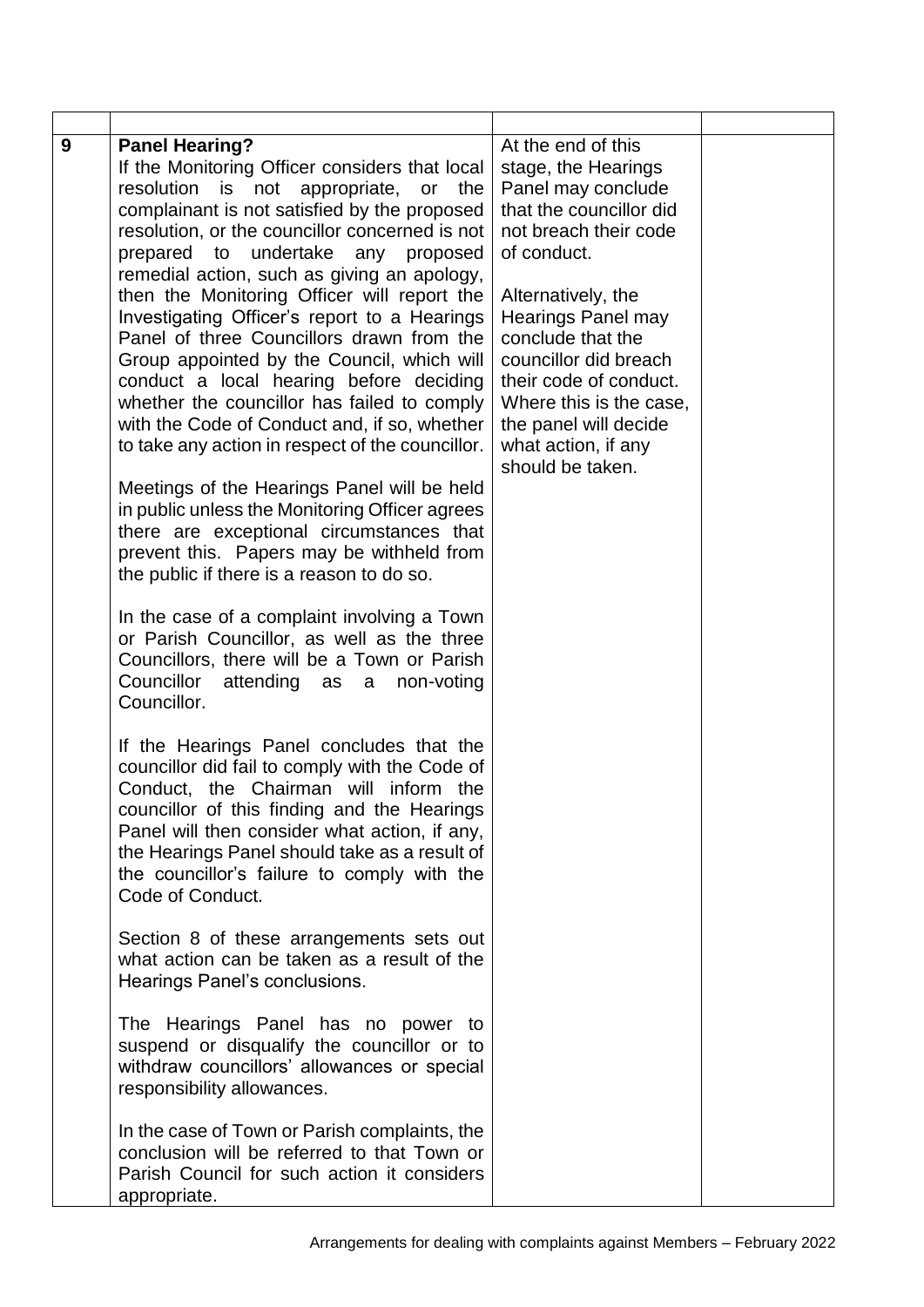#### **5. Will the complaint be investigated and how?**

#### **Can the complaint be considered under these arrangements?**

- 5.1 Complaints that allege a breach by a named councillor (or councillors) of their code of conduct can be considered under these arrangements.
- 5.2 The Monitoring Officer or an officer acting on their behalf will review every complaint received and apply the following criteria before making a decision as to whether or not this is the case.

## **Which complaints will not be considered under these arrangements?**

- 5.3 The following types of complaint will not be considered under these arrangements:
	- a) Complaints which do not identify a subject Councillor or co-opted Member (the person who is being complained about);
	- b) Complaints which relate only to a Councillor's or co-opted Member's personal or private life;
	- c) Complaints concerning a failure to respond to a request from a constituent or other individual;
	- d) Complaints which relate to the alleged actions of employees of the Council who are subject to a different code and the corporate complaints process;
	- e) Complaints which relate to a decision of an employee or a Committee;
	- f) Complaints which relate to a person who is no longer a Councillor or which refer to alleged incidents before the person became a Councillor;
	- g) Complaints which refer to alleged incidents which happened more than 3 months ago (unless the Monitoring Officer agrees there are exceptional circumstances necessitating the investigation of historic complaints).
	- h) Complaints containing trivial allegations, or which are judged by the Monitoring Officer to be vexatious, malicious, politically motivated or titfor-tat;
	- i) Complaints regarding alleged behaviour by a councillor which is, or has within the past 3 months, been subject to investigation or action determined by the Monitoring Officer or Panel Hearing .
	- j) Complaints which do not relate to the Councillors' Code of Conduct.

#### **What information will be shared with the councillor being complained about?**

- 5.4 In all cases where the complaint names a Councillor of a relevant authority, the Councillor will be notified of the complaint. If the Monitoring Officer decides that the complaint cannot be considered under these arrangements, this notification is made for information only.
- 5.5 As a matter of fairness and natural justice, the Councillor being complained about will usually be told who the complainant is and will also receive details of the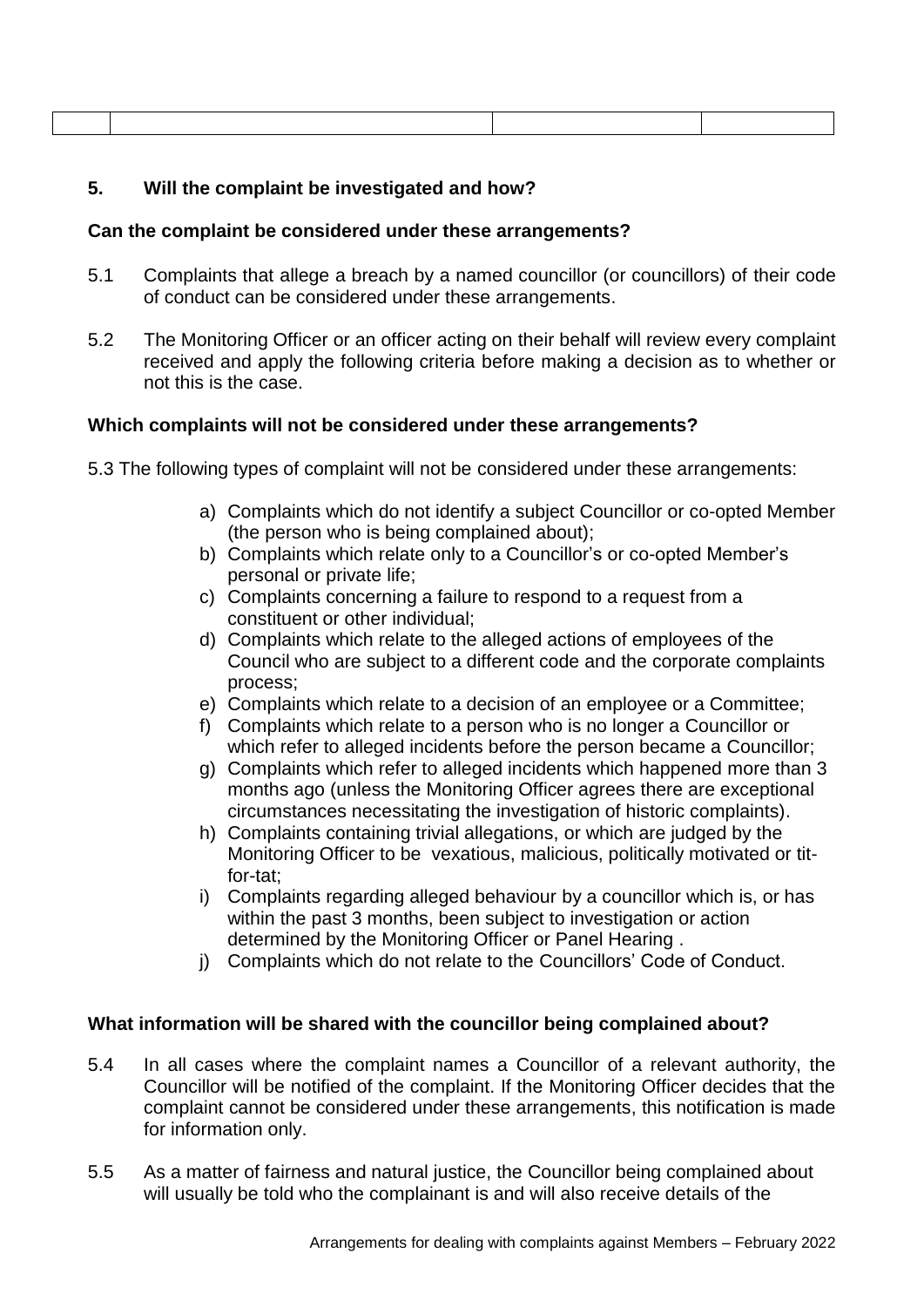complaint. However, in exceptional circumstances, it may be appropriate to withhold the complainant's identity for some or all steps within the process.

- 5.6 Requests for the complainant's identity to be withheld will be considered by the Monitoring Officer on a case-by-case basis against the criteria set out within these arrangements.
- 5.7 The Monitoring Officer will always consult the Independent Person before deciding to accept an anonymous complaint or withhold a complainant's identity.
- 5.8 The Monitoring Officer may withhold the complainant's identity and/or details of the complaint if they are satisfied that there are reasonable grounds for believing that the complainant or any other person (e.g. a witness):
	- (a) is either vulnerable or at risk of threat, harm or reprisal;
	- (b) may suffer intimidation or be victimised or harassed;
	- (c) works closely with the councillor they are complaining about;

(d) suffers from a serious health condition and there are medical risks associated with their identity being disclosed (medical evidence will need to be provided to substantiate this);

OR where early disclosure of the complaint:

(e) may lead to evidence being compromised or destroyed; or

- (f) may impede or prejudice the investigation; or
- (g) would not be in the public interest.
- 5.9 Relevant public interest factors favouring disclosure (not an exhaustive list) include:

(a) to facilitate transparency and ethical governance accountability: recognising that decision-making may be improved by constructive contributions from others;

(b) to raise public awareness: disclosing the complaint or part of it may inform the community about matters of general concern;

(c) justice to an individual: the balance of the public interest may favour disclosure of the complaint to the Member when it may not be in the public interest to disclose it to the world at large:

(d) bringing out in the open serious concerns about the behaviour/conduct of an individual.

- 5.10 The Monitoring Officer, in consultation with the Independent Person, will balance whether the public interest in accepting the complaint outweighs the complainant's wish to have their identity (or that of another person) withheld from the councillor being complained about.
- 5.11 If the Monitoring Officer decides to refuse the complainant's request for confidentiality, they will offer the complainant the option to withdraw their complaint.
- 5.12 The complainant will be notified of the Monitoring Officer's decision, with reasons, within 15 working days of receipt of the complaint by the Monitoring Officer. There is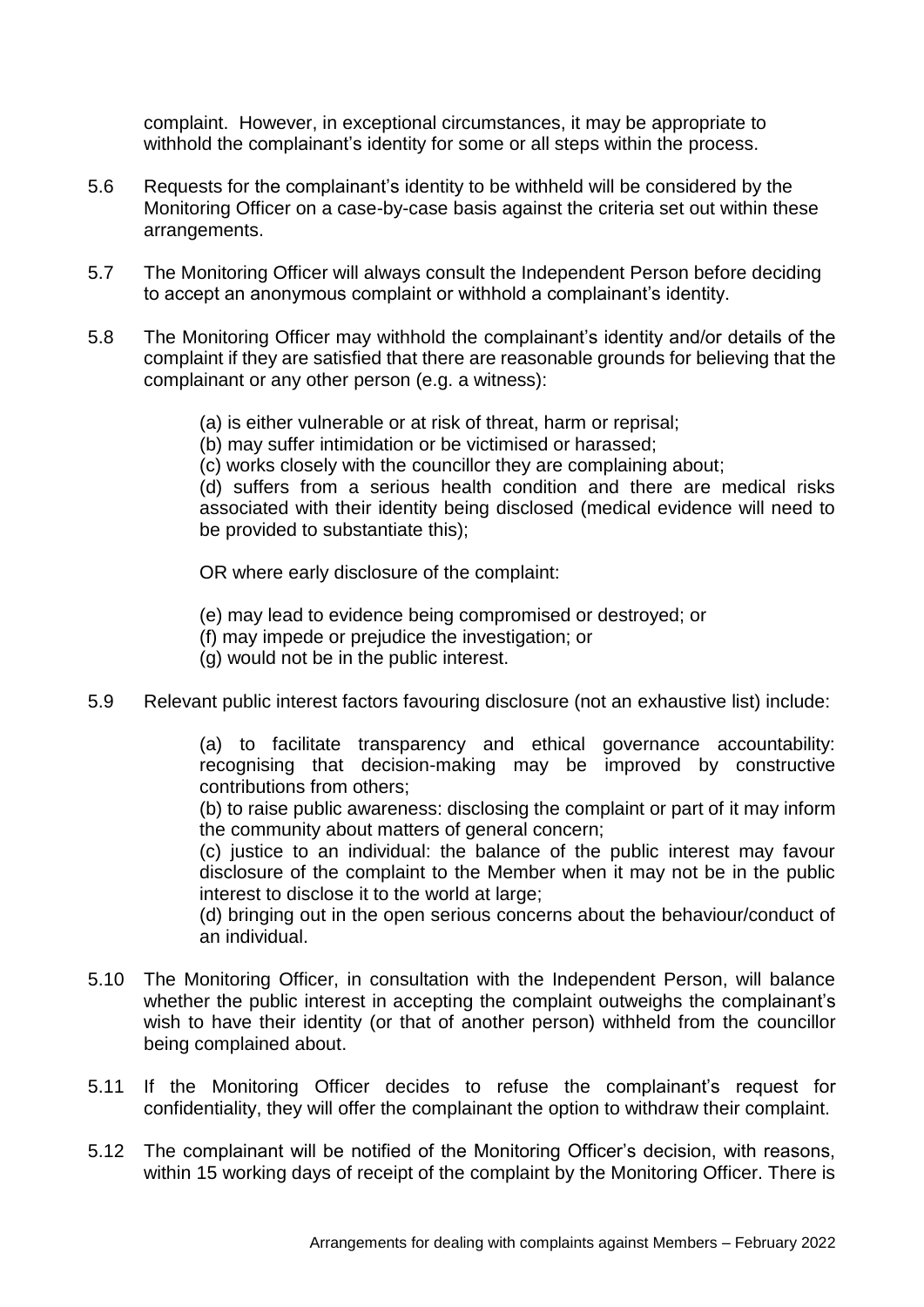no right of appeal against the Monitoring Officer's decision to refuse the Complainant's request for confidentiality.

- 5.13 If the complaint relates to an employee or is a service related issue, the Monitoring Officer will refer the complaint to the relevant service in order for them to respond to the complainant directly. The complainant will be informed about the corporate complaints process.
- 5.14 In any case where the Monitoring Officer decides that the complaint cannot be considered under these arrangements, they will write to the complainant explaining why this is the case. There is no appeal process for decisions taken by the Monitoring Officer at this stage.
- **5**.15 Many matters can be appropriately and satisfactorily dealt with without the need for an investigation, for example by the Monitoring Officer issuing written or verbal advice to others. If the Monitoring Officer judges that the matter can be appropriately and satisfactorily dealt with in this way, an investigation will not take place.
- 5.16 If the Monitoring Officer considers that some form of investigation is necessary, they will give consideration as to whether that investigation will be done informally. Wherever possible, the Monitoring Officer will endeavour to deal with complaints in this way.
- 5.17 Alternatively, the Monitoring Officer may judge that the complaint merits formal investigation. This decision may be made immediately or it may be made after the Monitoring Officer has taken informal action but has ultimately decided this insufficient.
- 5.18 The Monitoring Officer will always consult the Independent Person before making the decision to commission a formal investigation (and may consult the IP at any other time they choose to).
- 5.19 The Monitoring Officer will inform the councillor or co-opted Member being complained about of receipt of the allegation and its details and of their right to consult the Monitoring Officer and Independent Person if the matter progresses to a formal investigation stage. Where the Monitoring Officer has taken a decision, they will inform the complainant, the councillor and the Independent Person of their decision in writing and the reasons for that decision.
- 5.20 Where an informal approach is taken, the Monitoring Officer will aim to resolve and close the complaint within 30 working days. Where matters progress to a formal stage, the timescales will depend upon the detail of the complaint and also the availability of the various parties involved to engage with the investigation process. However, the Monitoring Officer reserves the right to progress the complaint in the absence of input from any party, especially where it is clear that individuals are deliberately choosing not to engage or to engage unreasonably slowly with the process.
- 5.21 Where additional information is required in order to come to a decision, the Monitoring Officer may come back to the complainant or the councillor being complained about for such information.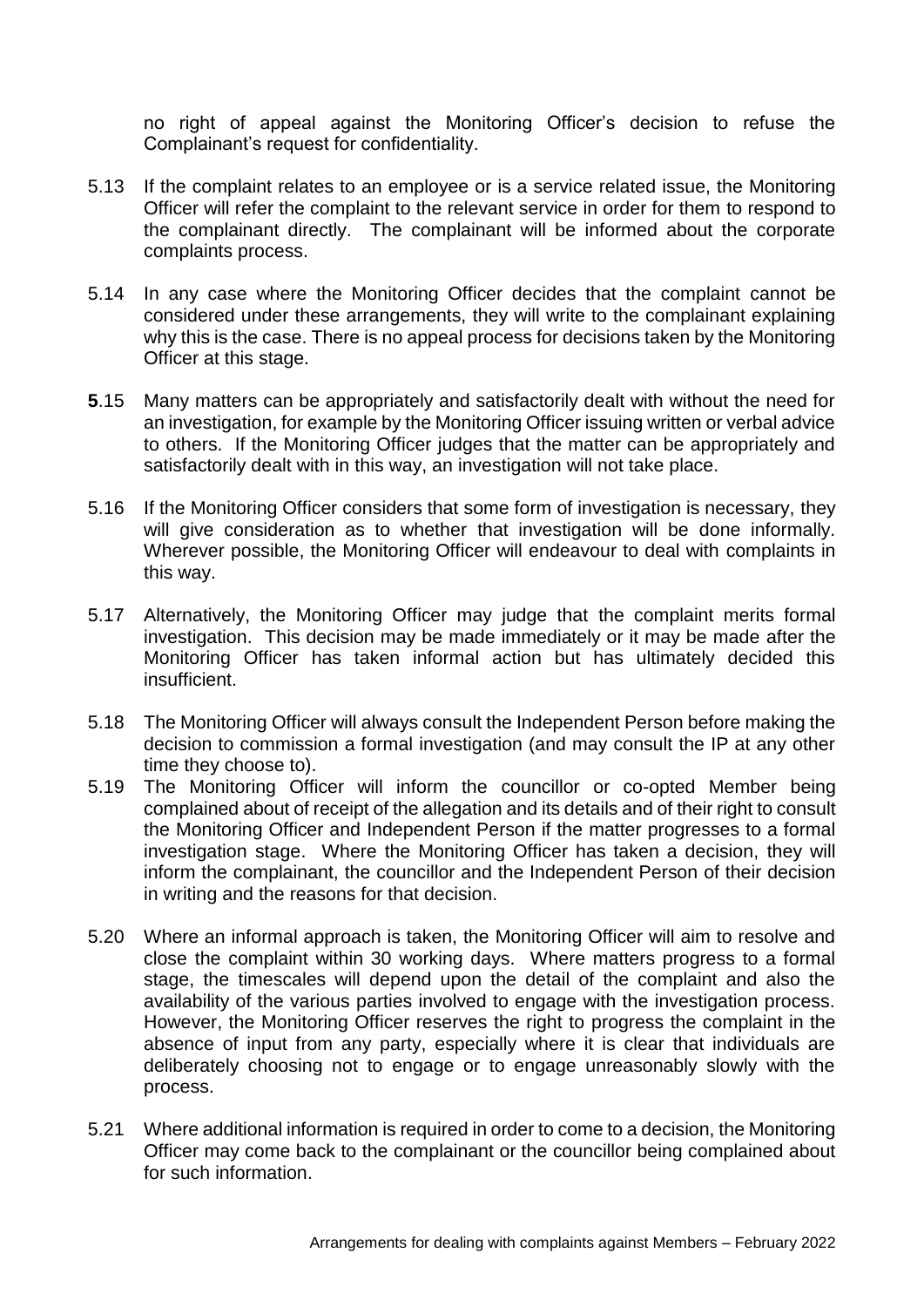- 5.22 In appropriate cases, the Monitoring Officer may seek to resolve the complaint informally without the need for a formal investigation. Such informal resolution may involve the councillor accepting that their conduct was unacceptable and offering an apology or other remedial action by the authority. Where the councillor or the authority make a reasonable offer of local resolution, but the complainant is not willing to accept that offer, the Monitoring Officer will take account of this in deciding whether the complaint merits formal investigation.
- 5.23 If the complaint alleges criminal conduct or breach of other regulation by any person, including the alleged non-disclosure of disclosable pecuniary interests, the Monitoring Officer has the power to call in the Police and other regulatory agencies and may determine that it is not possible to commence their own investigation until the Police or other regulatory agencies have concluded their own investigations of the matter. At this stage, any media enquiries will be advised that a review of a complaint is in process and that it would not be appropriate to comment.

# **6. How is the investigation conducted?**

- 6.1 If the Monitoring Officer decides that a complaint merits formal investigation, they will appoint an Investigating Officer who may be an officer of another authority or an external investigator. The Investigating Officer will decide whether they need to meet or speak to the complainant to understand the nature of the complaint and so that they can explain their understanding of events and suggest what documents the Investigating Officer needs to see and who the Investigating Officer needs to interview.
- 6.2 The Investigating Officer would normally write to the councillor being complained about and provide them with a copy of the complaint and an explanation of the arrangements for the investigation and ask the councillor to provide their explanation of events and to identify what documents they need to see and who they need to interview.
- 6.3 At the end of their investigation, the Investigating Officer will produce a draft report and will send copies of that draft report, in confidence, to the complainant and to the councillor being complained about, to give them both an opportunity to identify any matter in that draft report which they disagree with or which they consider requires more consideration. The report will include details of the allegation, the evidence considered and the investigation's findings.
- 6.4 Having received and taken account of any comments that the complainant and councillor being complained about may make on the draft report, the Investigating Officer will send their final report to the Monitoring Officer which will include their findings as to whether there may have been a breach of the Code of Conduct.

## **7. What happens if the Investigating Officer concludes that there is no evidence of a failure to comply with the Code of Conduct?**

7.1 The Monitoring Officer will review the Investigating Officer's report and, if they are satisfied that it is sufficient, the Monitoring Officer will write to the complainant and to the councillor being complained about (and to the Town or Parish Council where the complaint relates to a Town or Parish Councillor), to advise that they are satisfied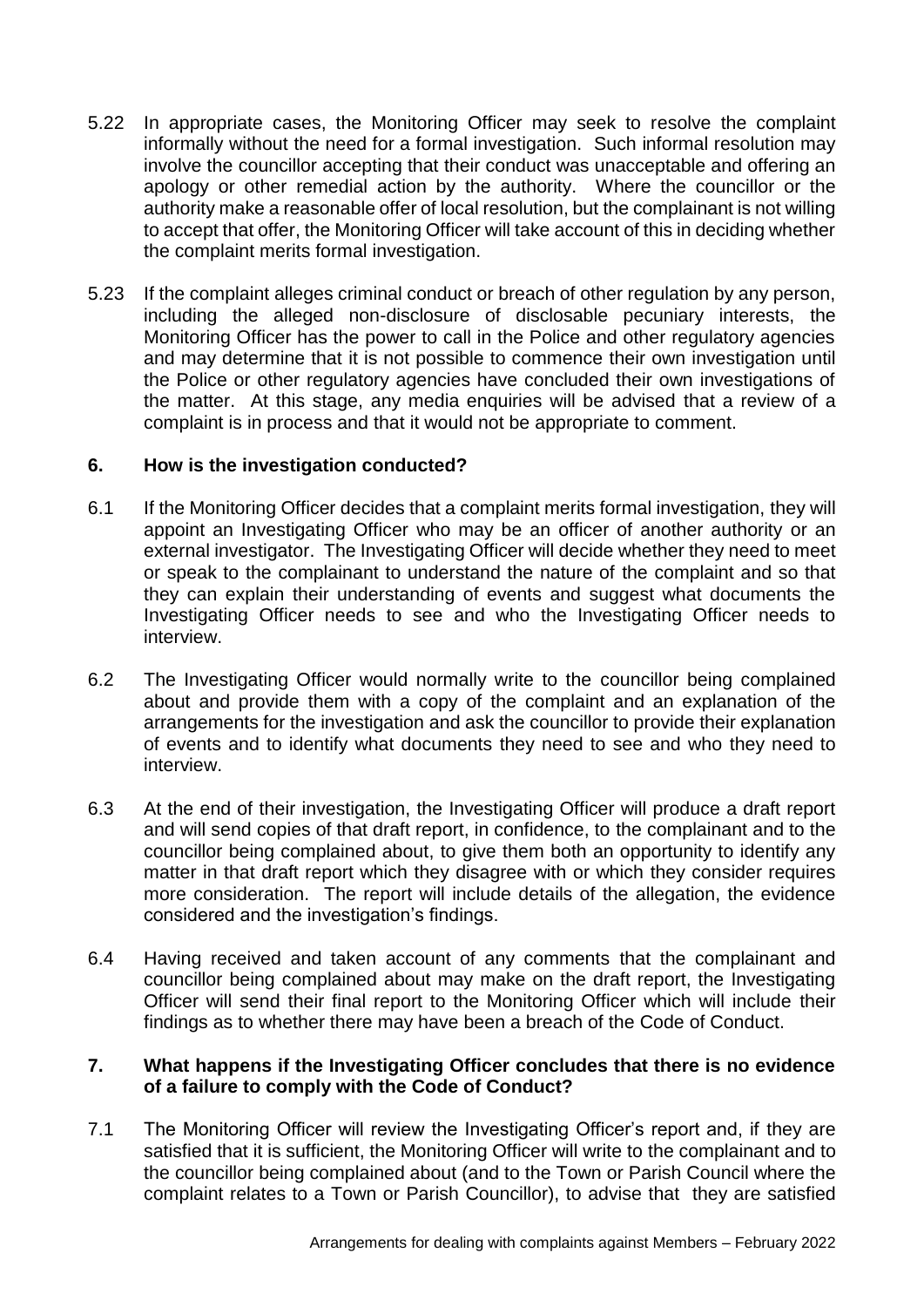that no further investigative action is required and to provide a copy of the Investigating Officer's final report. If the Monitoring Officer is not satisfied that the investigation has been conducted properly, they may ask the Investigating Officer to reconsider their report. The Monitoring Officer will ask the Independent Person to comment on the investigation report.

## **8. What happens if the Investigating Officer concludes that there is evidence of a failure to comply with the Code of Conduct?**

The Monitoring Officer will review the Investigating Officer's report and will then either send the matter for local hearing before the Hearings Panel or, after consulting the Independent Person, seek local resolution.

## Local Resolution

8.1 The Monitoring Officer may consider that the matter can reasonably be resolved without the need for a hearing. In such a case, he/she will consult with the Independent Person and with the complainant to discuss what they consider to be a fair resolution which also helps to ensure higher standards of conduct for the future. Such resolution may include the councillor accepting that their conduct was unacceptable and offering an apology and/or other remedial action by the authority. If the councillor complies with the suggested resolution, the Monitoring Officer will report the matter to the Standards Committee Chairman.

## Panel Hearing

- 8.2 If the Monitoring Officer considers that local resolution is not appropriate, or the complainant states that they are not satisfied by the proposed resolution, or the councillor concerned is not prepared to undertake any proposed remedial action, such as giving an apology, then the Monitoring Officer will report the Investigating Officer's report to a Hearings Panel of three Councillors drawn from the Group appointed by the Council, which will conduct a local hearing before deciding whether the councillor has failed to comply with the Code of Conduct and, if so, whether to take any action in respect of the councillor. In the case of a complaint involving a Town or Parish Councillor, as well as the three Councillors, there will be a Town or Parish Councillor attending as a non-voting Councillor.
- 8.3 At the hearing, the Investigating Officer will present their report, call such witnesses as they consider necessary and make representations to substantiate their conclusion that the councillor has failed to comply with the Code of Conduct. For this purpose, the Investigating Officer may ask the complainant to attend and give evidence to the Hearings Panel. The councillor will then have an opportunity to give their evidence, to call witnesses and to make representations to the Hearings Panel as to why they consider that they did not fail to comply with the Code of Conduct.
- 8.4 The Hearings Panel, with the benefit of any prior advice in writing from the Independent Person, may conclude that the councillor did not fail to comply with the Code of Conduct and so dismiss the complaint. If the Hearings Panel concludes that the councillor did fail to comply with the Code of Conduct, the Chairman will inform the councillor of this finding and the Hearings Panel will then consider what action, if any, the Hearings Panel should take as a result of the councillor's failure to comply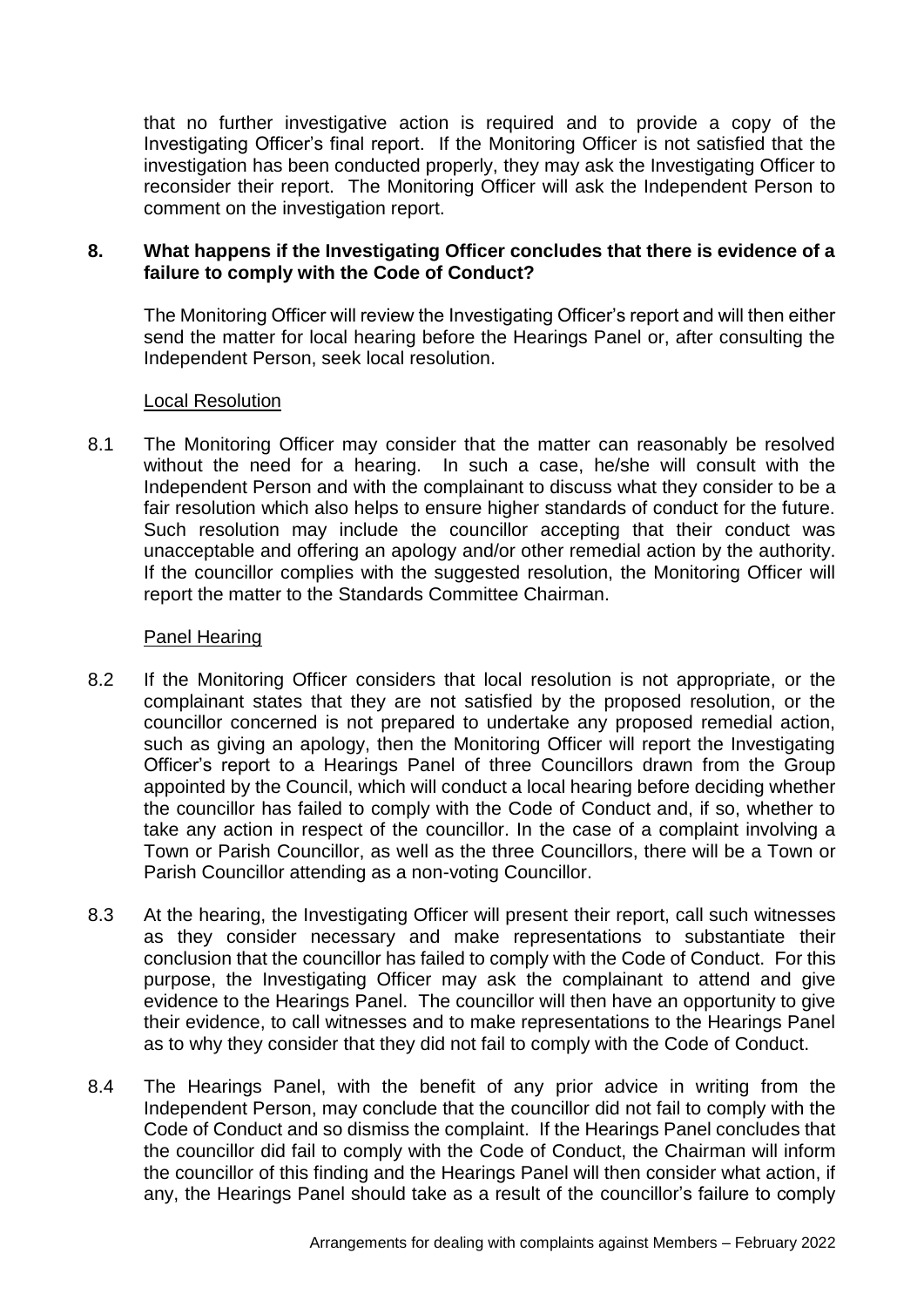with the Code of Conduct. In doing this, the Hearings Panel will give the councillor an opportunity to make representations in writing to the Panel and will consult the Independent Person, but will then decide what action, if any, to take in respect of the matter.

8.5 Meetings of the Hearings Panel will be held in public unless the Monitoring Officer agrees there are exceptional circumstances that prevent this. The agenda for the meeting will be published 5 clear working days in advance of the hearing meeting. Meeting papers that do not contain exempt information will be shared with all councillors of the panel, the Independent Person, the Investigating Officer and any witnesses. Meeting papers will not be shared in advance with the press and public but will be made available at the commencement of the hearing.

#### **9. What action can the Hearings Panel take where it finds that a councillor has failed to comply with the Code of Conduct?**

The Council has delegated to the Hearings Panel such of its powers to take action in respect of individual Waverley councillors as necessary to promote and maintain high standards of conduct. Accordingly the Hearings Panel may:

- 9.1 publish its findings in respect of the councillor's conduct;
- 9.2 report its findings to Council or to the Town or Parish Council for information;
- 9.3 recommend to the councillor's Group Leader (or in the case of un-grouped councillors, recommend to Council or to Committees) that they be removed from any or all Committees or Sub-Committees of the Council;
- 9.4 recommend to the Leader of the Council that the councillor be removed from the Executive, or removed from particular Portfolio responsibilities;
- 9.5 instruct the Monitoring Officer to arrange training for the councillor;
- 9.6 remove the Councillor from all outside appointments to which they have been appointed or nominated by the authority or by the Parish Council;
- 9.7 withdraw, facilities provided to the councillor by the Council, such as a computer, website and/or email and Internet access; or
- 9.8 exclude, the councillor from the Council's offices or other premises, with the exception of meeting rooms as necessary for attending Council, Committee and Sub-Committee meetings.

The Hearings Panel has no power to suspend or disqualify the councillor or to withdraw councillors' allowances or special responsibility allowances.

In the case of Town or Parish complaints, the conclusion will be referred to that Town or Parish Council for such action they consider appropriate.

#### **10. What happens at the end of the hearing?**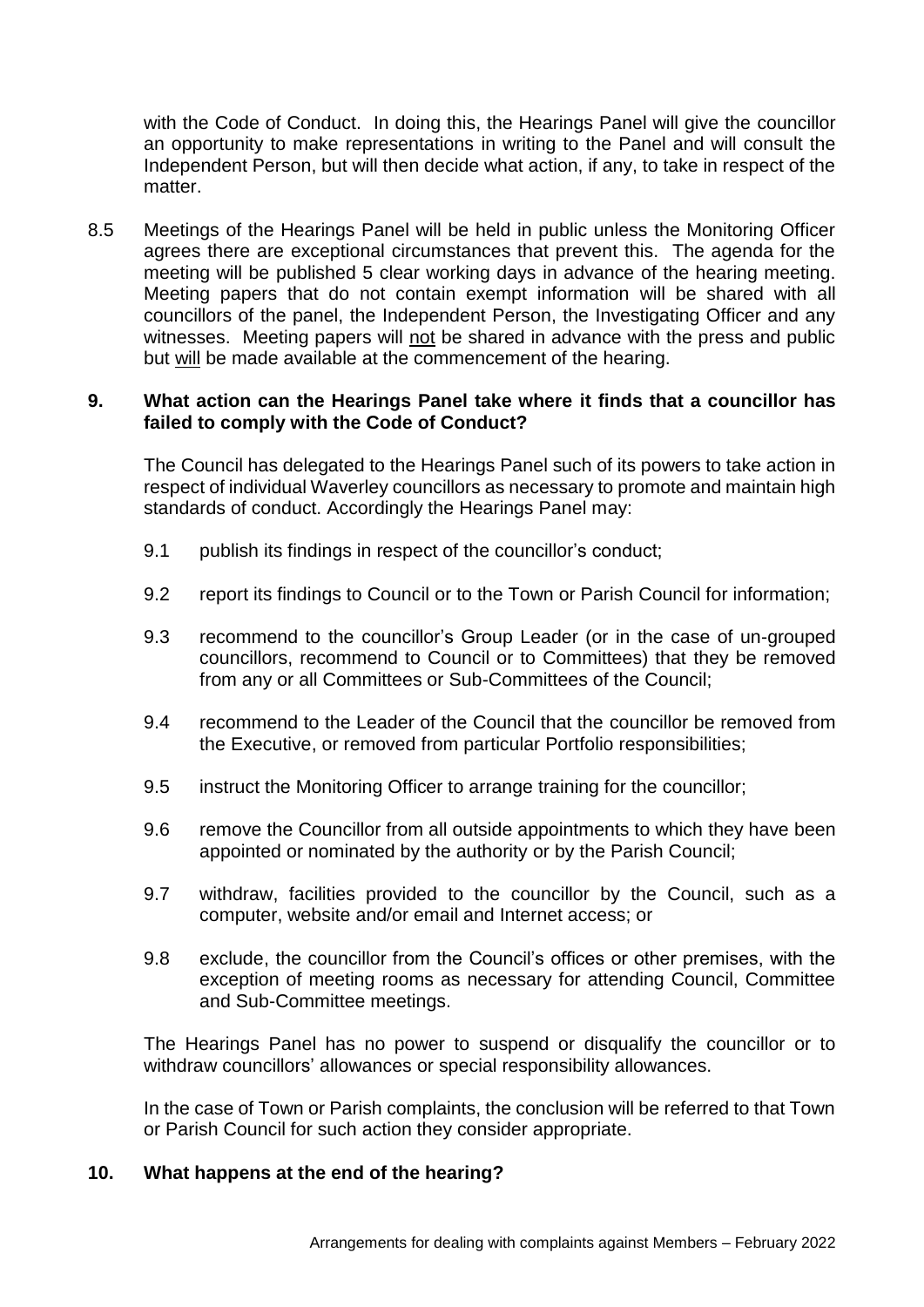- 10.1 At the end of the hearing, the Chairman will state the decision of the Hearings Panel as to whether the councillor failed to comply with the Code of Conduct and as to any actions which the Hearings Panel resolves to take.
- 10.2 As soon as reasonably practicable thereafter, the Monitoring Officer shall prepare a formal decision notice in consultation with the Chairman of the Hearings Panel and send a copy to the complainant, to the councillor and the Independent Person and make that decision notice available for public inspection and report the decision to the next convenient meeting of the Council. The decision will also be placed on the Waverley Borough Council website, unless no breach is found and the councillor requests it should not be publicised.

## **11. Who is on the Hearings Panel?**

The Hearings Panel is drawn from the councillors appointed by the Council. The Independent Person's views are sought and taken into consideration before the Hearings Panel takes any decision on whether the councillor's conduct constitutes a failure to comply with the Code of conduct and as to any action to be taken following a finding of failure to comply with the Code of Conduct.

# **12. Who is the 'Independent Person'?**

- 12.1 Waverley Borough Council has appointed five Independent Persons. These are members of the Community who have applied for the post following advertisement of a vacancy for the post and have been appointed by a positive vote from a majority of all the councillors of Council.
- 12.2 A person cannot be "independent" if they:
	- 12.2.1 are, or have been within the past five years, a councillor, co-opted member or officer of the Council; or
	- 12.2.2 are, or have been within the past five years, a councillor, co-opted member or officer of a parish council of which the authority is the principal authority; or
	- 12.2.3 are a relative, or close friend, of a person within paragraph (a) or (b) above.
	- 12.2.4 For this purpose, "relative" means:
		- i. spouse or civil partner;
		- ii. living with the other person as husband and wife or as if they were civil partners;
		- iii. grandparent of the other person;
		- iv. a lineal descendent of a grandparent of the other person;
		- v. a parent, sibling or child of a person within paragraphs 12.2.1 or 12.2.2;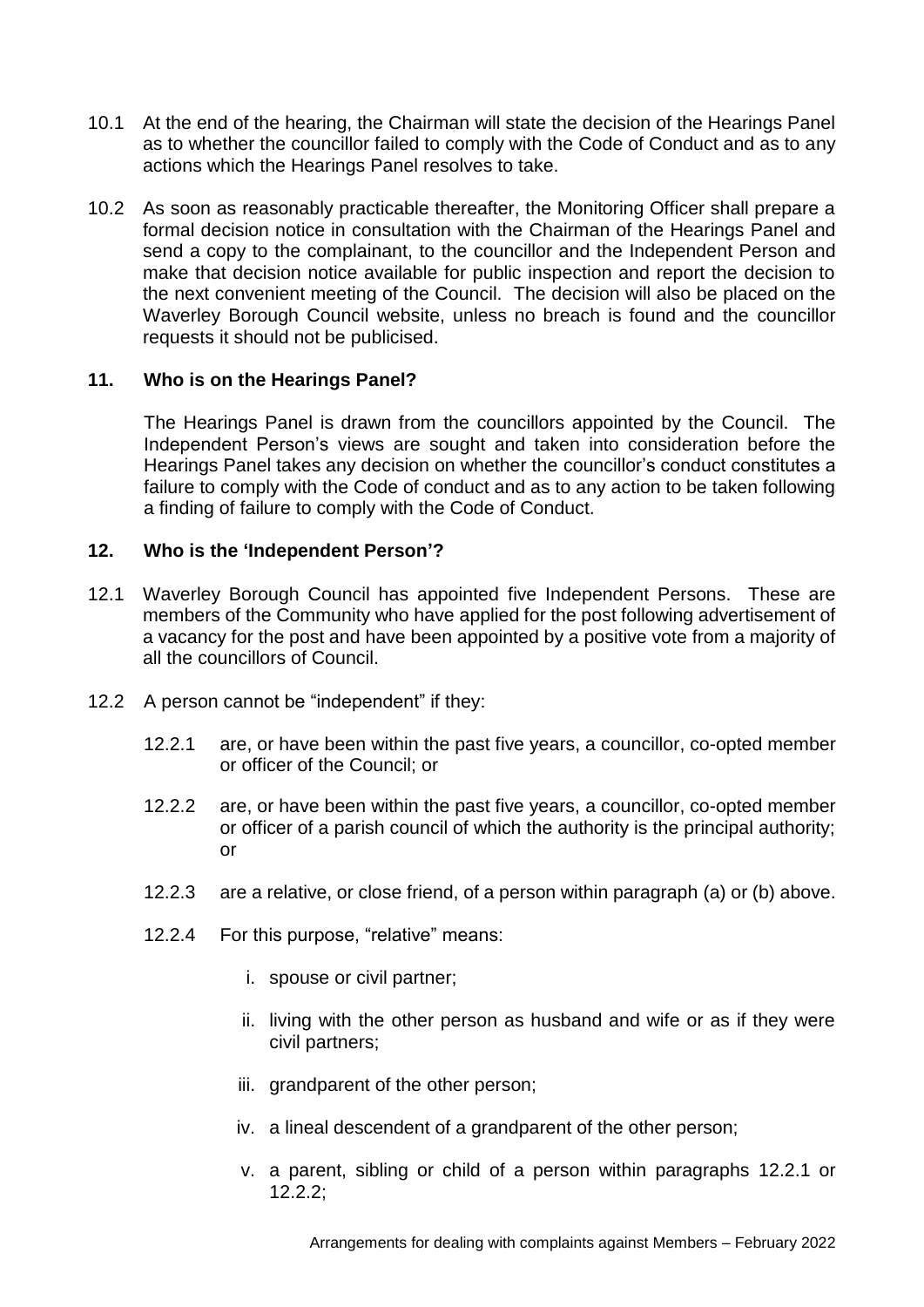- vi. a spouse or civil partner of a person within paragraphs (iii), (iv), or (v); or
- vii. living with a person within paragraphs (iii), (iv) or (v) as husband and wife or as if they were civil partners.
- 12.3 The role of the independent person is set out in Section 28 of the Localism Act 2011. As part of its arrangements under which decisions on allegations can be made, each principal authority must appoint at least one independent person.
- 12.4 The views of an Independent Person **must** be sought by the Council before it takes a decision on whether an allegation may be investigated and **may** be sought by the Council at any other stage (for example, before a final hearing is arranged or where a local resolution may be appropriate). Where the authority voluntarily chooses to seek the Independent Person's views on an allegation that it has not decided to investigate, there is no requirement for the authority to take the views of the Independent Person into account.
- 12.5 If a matter progresses to the formal investigation stage, a councillor against whom an allegation has been made has the right to consult the Independent Person should they wish to do so.

## **13. Review of these arrangements**

The Council may by resolution agree to amend these arrangements and has delegated to the Chairman of the Hearings Panel the right to depart from these arrangements where they consider that it is expedient to do so in order to secure the effective and fair consideration of any matter. The Council will keep these arrangements under review and identify any improvements to the processes and ensure that they are helping the Council maintain high standards of conduct.

# **14. Appeals**

- (a) There is no right of appeal for the complainant against a decision of the Monitoring Officer or of the Hearings Panel.
- (b) If the Councillor or co-opted member wishes to appeal against the decision of the Hearings Panel, they will have a right to have the decision reviewed by another three councillors of the Standards Panel who have not been involved. The Monitoring Officer will determine whether this will either involve a full rehearing of the case or be dealt with by way of written representation from the councillor. Appeals must be submitted within 10 working days of the conclusion of Panel Hearing.

# **15. The complainant's right to complain to the Local Government Ombudsman**

If the complainant feels that the authority has failed to deal with their complaint properly, they may make a complaint to the Local Government and Social Care Ombudsman. [https://www.lgo.org.uk/contact-us.](https://www.lgo.org.uk/contact-us) The Ombudsman will not re-hear the complaint but will consider whether Waverley Borough Council has dealt with it properly. They will not